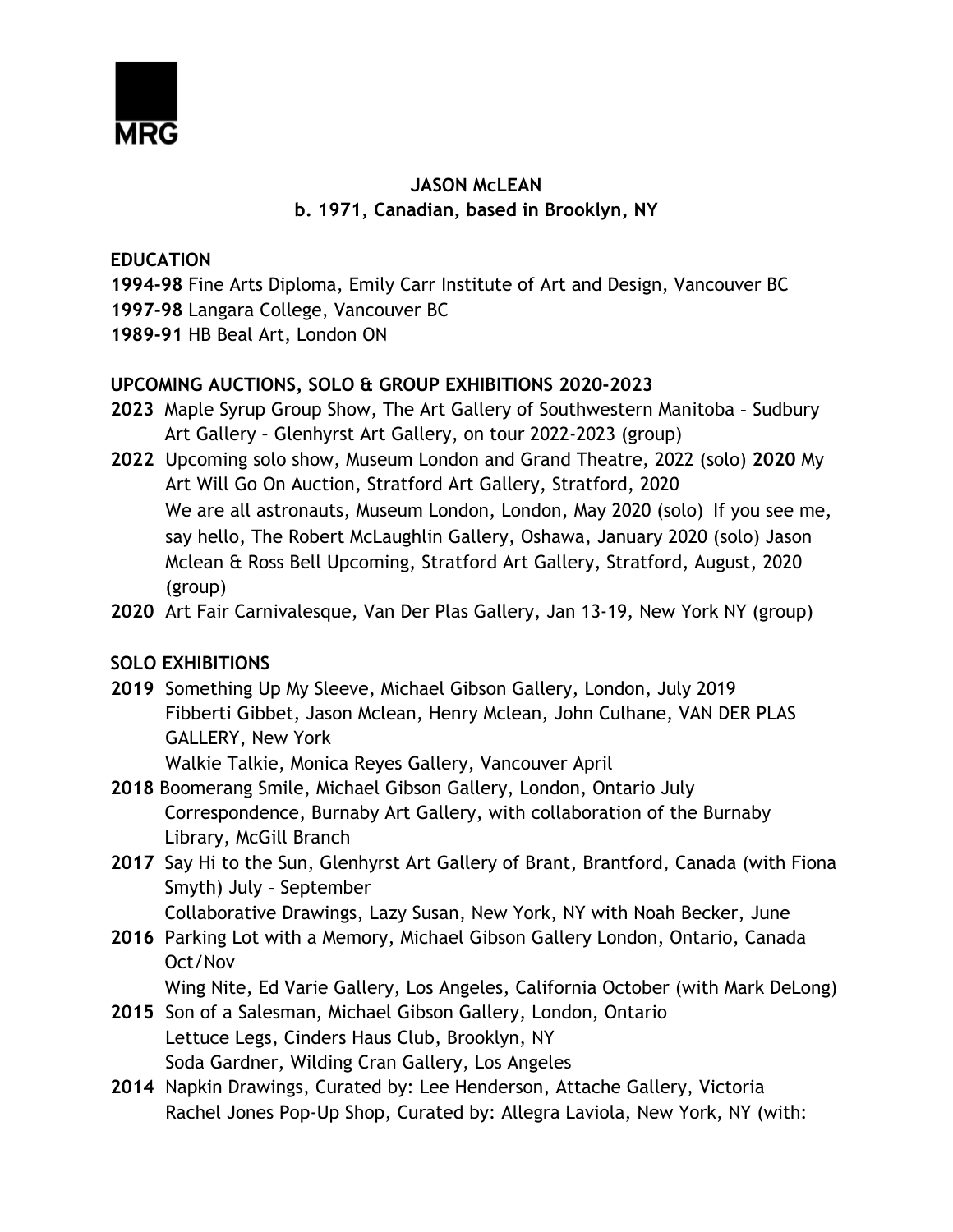

Jeila Gueramian)

- **2013** Sucrologist Schnauzer, Weird Things, Toronto
- **2012** Here, Now, Jessica Bradley Gallery, Toronto If you could read my mind, McIntosh Gallery, University of Western Ontario, London, Ontario
- **2011** O-Pee-Chee Dirt Pile: Jason McLean and Joe Grillo, Allegra LaViola Gallery, New York
- **2010** in the corner there is light, Jessica Bradley Art + Projects, Toronto Endlessely Traversed Landscapes, (Olympic Billboard Project), Vancouver
- **2009** Zona Maco, Maco Art Fair, Mexico City Aunt Jeans Buns, La Viola Bank Gallery, New York Goodnight Irene, with Adrian Norvid, Jessica Bradley Art + Projects, Toronto
- **2008** Path of Wonder, Emergency Room, Vancouver
- **2007** Uncle Porkchop, Perugi Art Contemporie, Padova, Italy Occasional Art, St. Paul, USA (with Isabelle Pauwells) 2x4, Tracey Lawrence Gallery, Vancouver (with Matthew Brown)
- **2006** Back in 5 Min, Tracey Lawrence Gallery, Vancouver New Art, New Money, with Mark Delong, Croma Books, Vancouver The Woodman, with Darrin MacAdam, Curated by Gareth Moore and Jake Gleason, The St. George Marsh, Vancouver
- **2005** The Sky is falling Next series, Vancouver Art Gallery, Vancouver
- **2004** Dr. Libby's Gold, Tracey Lawrence Gallery, Vancouver Papa Grimsby, Richard Heller Gallery, Los Angeles
- **2003** Big Tea Spoon, Luft Gallery, Toronto L.O., Forest City Gallery, London, Ontario Canada (with Marc Bell)
- **2002** Pennies in a Stream, Ministry of Casual Living, Victoria, Canada Bathroom Drawings, Sugar Refinery, Vancouver Path of Wonder, Forest Arts, Edinburgh, UK
- **2001** Broken Leg Glen, Architecture Centre/ Dynamo Gallery, Vancouver Path of Wonder, Blinding Light Cinema Gallery Vancouver Bell/McLean Workout/ 2000-2001, Tracey Lawrence Gallery, Vancouver
- **2000** Volvo Rollbars, Lucky's, Vancouver Hodge Podge, Moon Base Gallery, Vancouver (with Scott Evans)
- **1999** Sleepy Le Beef, Anodyne Contemporary, Vancouver Pee on the Owl, Havana Gallery, Vancouver (with Shayne Ehman) Ja Ja Lip and Sons, Helen Pitt Gallery, Vancouver (with Marc Bell)
- **1998** Non-moving Pictures, Pacific Cinematheque, Vancouver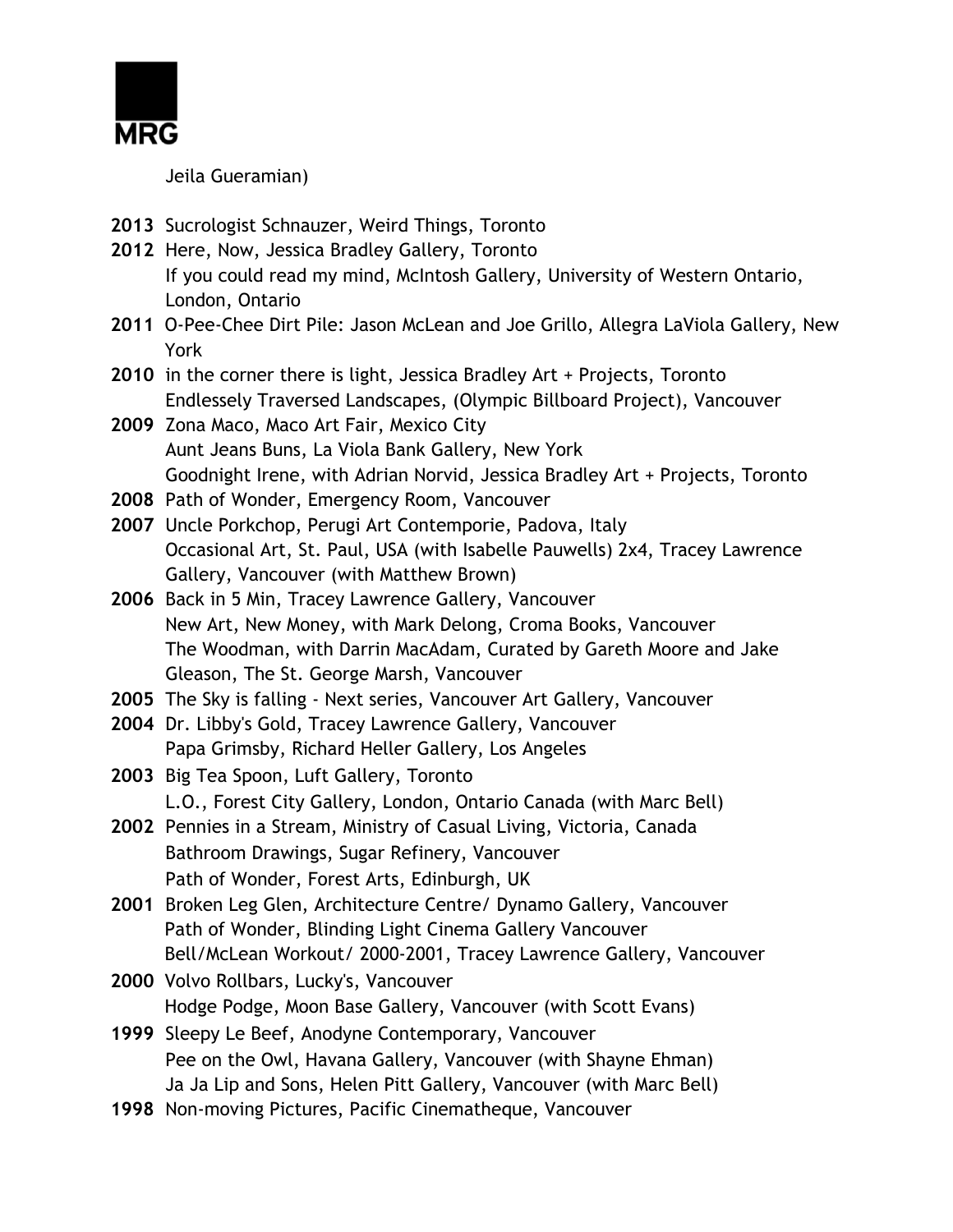

**1996** Eleemosynary, I.T.N. Theatre, New York

- **1995** Ten to a Quarter After, La Luna Café, Vancouver
- **1994** The Waffle, Gallery Sansair, Vancouver (with Marc Bell)

## **SELECTED GROUP EXHIBITIONS**

**2020** Art Fair Carnivalesque, Van Der Plas Gallery, Jan 13-19, New York NY

- **2020** Title: T.B.A., At Peace Gallery, Brooklyn NY
- **2019** The Hockey Show, Michael Gibson Gallery, London, Dec 2019 Jan 2020 Small Gems II, Michael Gibson Gallery, London, Dec 2019 – Jan 2020 Beautiful Vandals, VAN DER PLAS Gallery, New York, Dec 2019 – Jan 2020 Ornament: Ho Hum All Ye Faithful, BravinLee Programs, New York, Dec 2019 Taking the Long View: The Museum London Art Collection, from its Beginning to Today, London, ON, January 26 2019 - January 25 2020 Poetics of Space, VAG Touring show, Kelowna Art Gallery, Kelowna, BC, January 25 - April, 2019 A-C in Alphabet City, VAN DER PLAS Gallery, New York, Jan 2019 The Grand Exhibit, Glenhyrst Gallery, Brantford, Oct 2019 – 2029 Anti-Profit and Publishing against the grain, curated by ICI and Ruth Skinner, McIntosh Gallery, London, Sept 2019 The Collage Party, Polygon Gallery, Vancouver, Sept 2019 The Peanut Show curated by Mark DeLong, Peanut Gallery, Vancouver, Sept Captivity, curated by Justin Wood, The Syntax Project, New York, May 2019 All Art and Metamorphosis, VAN DER PLAS GALLERY, New York, April 2019 Four those of us who nearly tolerate civilization, VAN DER PLAS GALLERY, New York, March 2019 The Draw Jam presented by Noah Lyon, Printed Matter, New York, March 2019 Glenhyrst Permanent Collection, Glenhyrst Gallery, Brantford, March – May The Eight Elements, VAN DER PLAS Gallery, New York, Feb 2019 Up with Art collaboration with Ross Bell, Auction, Museum London, London, **2018** Your New York, Gitler &, Harlem, NYC New York, Dec 10 - 18, 2018 Metamorphosis: a new beginning, VAN DER PLAS GALLERY, New York, Dec 2018 – Jan 2019 LES Street Art, Van Der Plas Gallery, New York, NY, Dec 7 - 23, 2018 "Long Ago and Close Up: Curating Museum London's Permanent Art Display," Museum London, December 12 Lost & Found, Forest City Gallery Members Show and Sale, December 8 - 17 Up with Art collaboration, Auction, The Palace Theatre, London, 2018 All Art +, Call of Walls, Van Der Plas Gallery, New York City, NY, November 24 –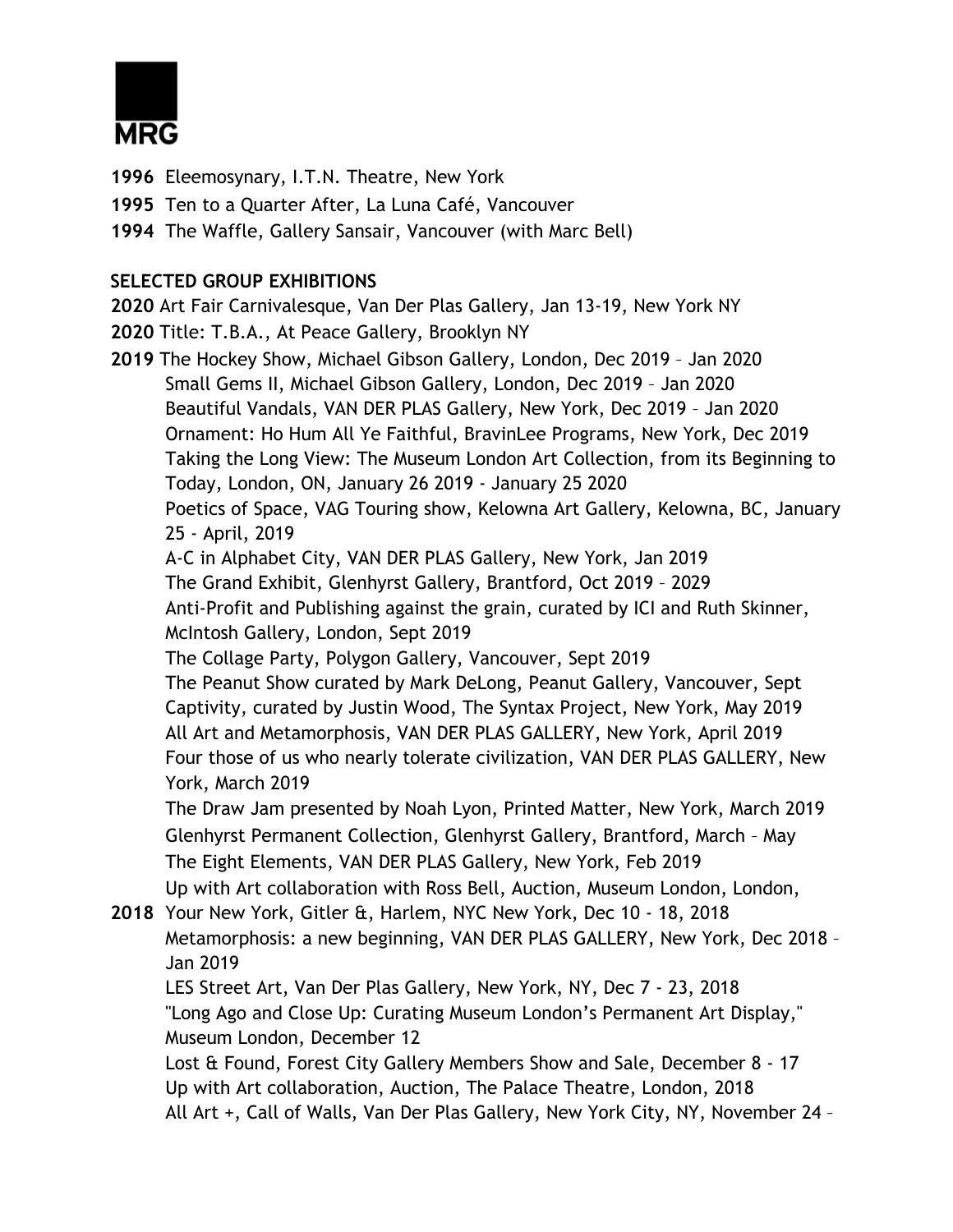

December 3 Poetics of Space, VAG Touring show, Nanaimo Art Gallery, BC October 26 - January 25, 2019 Summer Roster Show, Back Gallery Project, Vancouver, BC, Summer 2018 Today's Paper, Angell Gallery, Toronto, Summer 2018 UNSEEN TREASURES: Selections from Glenhyrst's Permanent Collection, Glenhyrst Art Gallery of Brant, Brantford, Ontario, May 26 – July 22, 2018 Look: An Opera in 9 Paintings, Museum London, June 2018 Re-imagining Selections from Glenhyrst Permanent Collection, Glenhyrst Gallery, Brantford, March 2018 Crafters' & Artists' Exhibit, Brooklyn Public Library, Carroll Garden's Branch, NY NYC Trash, Past, Present and Future, City Reliquary Museum, NYC, NY Poetics of Space, VAG Touring show, Kamloops Art Gallery, April 14 - June 30 The City Reliquary Collectors Night, New York City Fire Museum, New York, April 2018 **2017** Et Tu, Art Brute?, Andrew Edin Gallery, New York, NY November 17, 2017 - January 28, 2018 Common Goods, Forest City Gallery Members Show & Sale, December 20 Gowanus Artist Exhibition, 313 Butler Gallery, October 2017 Mercer Multiplier, Mercer Union Fundraiser, Toronto From the Vaults: Recent Acquisitions, Museum London, London Canada, September 30 - January 07, 2018 THREE + THREE Michael Gibson Gallery, September 5 - 30, 2017 GIFC 2, 3, 4: May 26-28 Art Athina Fair in Athens, Greece. August 11-12 at Macaulay & Co Fine Art in Vancouver, B.C. September 1-2 Soulland in Copenhagen, Denmark, October at Rod Bianco Gallery in Oslo, September 25, The Hole Gallery, New York, NY November 3-5 at Summit LA in Los Angeles, CA, November 10-11 in Honolulu, HI Big Apple III, The Boyer Foundation, New York, September 2017 Zine East 3, ILLE Arts, Amagansett, NY , August, 2017 The Bold & The New, Judith & Norman Alix Art Gallery, Sarnia, Ontario June 2 - August 6, 2017 Canadian and Indigenous Art: 1968 to Present, National Gallery of Canada, Ottawa 03 May 2017 - 06 May 2018

On Paper, Michael Gibson Gallery, London, Ontario February/March 2017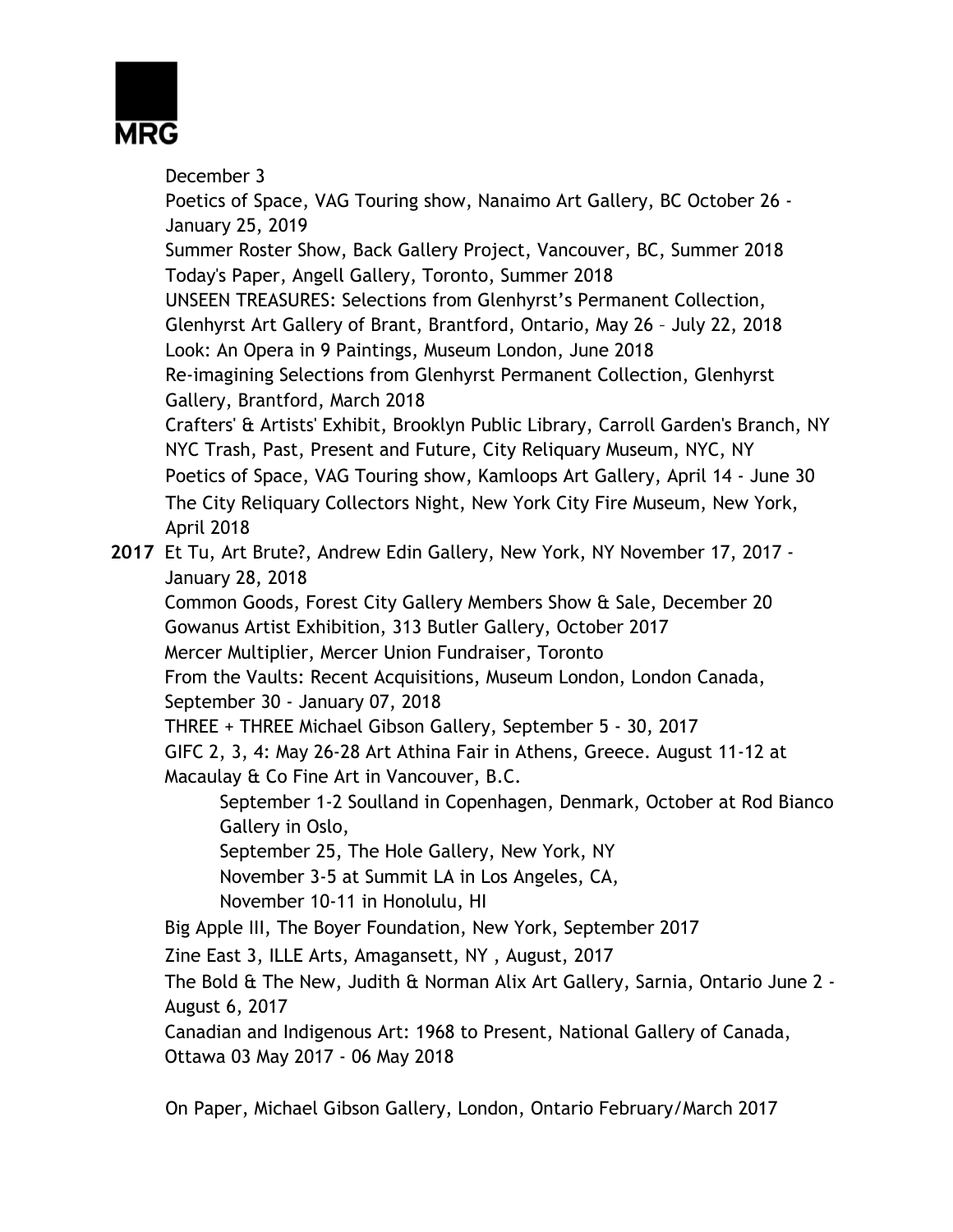

Painting or Not, A Selection of works from the Hoff Collection, Kaviar Factory, Norway

**2016** The Desire to Acquire: London Collects, Museum London, London Canada Keepers: FCG's Members' show and sale, Forest City Gallery, London, Canada, December 2016

The Oasis, gitler &\_\_\_\_\_, Harlem, NY November, 2016

Beggars Banquet, Salomon Arts Gallery New York City, NY October 1 Curated by: Noah Becker and Alfredo Martinez

NIEVES AND INNEN ZINE LIBRARY, Swiss In Situ, NYC, NY Aug - Sept, 20 The Desire to Acquire, London Collects, Museum London, London, Ontario Portraits, self and others (it's complicated), McIntosh Gallery, London, Ontario Paul Butler`s Collage Party, Division Gallery, Toronto, June 2016 Fake: Surrealestate Gallery, Brooklyn, Curated by Katie Peyton, June – July GIFC 2, 3, 4: Black Bear, Brooklyn NYC, David Risley Gallery, Copenhagen May 4,Steinsland Berliner Gallery, Stockholm and Agnes B's Gallerie du Jour, Paris July 21 Romeo Inaugural Exhibition, Romeo Gallery, New York, NY April 2016

New Acquisitions, Burnaby Art Gallery, Burnaby BC February 2016

Something, Curated by Noah Becker, Berry Campbell Gallery, New York City, January 7 - February 6 2016

Highlights from 150 Years of Art-Making in London, Museum London, London, Canada, February 2016

Even My Mum Can Make a Book [zes 6 SIX], Corridor Project Space, Amsterdam, February 2016

**2015** The School Show, Michael Gibson Gallery, London, Ontario, Canada September Silent Oh!, The Silent Barn, Brooklyn, August 8, 2015 Serious Play in conjunction with the Summer Parking Lot Party , Wil Aballe Art Projects, Vancouver, August 13, 2015 Summer Salon 2015, Van Der Plas Gallery, New York City, NY Selected Works, Wilding Cran Gallery, Los Angeles, July 2015 Out of Line, Oakville Galleries, Oakville, Canada June 21 - Sept 5 2015 DUCKS!, Curated by: Ryan Travis Christian, Minotaur Projects, Los Angeles, CA Image Stories, Comix Otherwise, AGO First Thursday, Art Gallery of Ontario, Toronto, March 5 Poetics of Space, Vancouver Art Gallery, Vancouver, BC January - May, 2015 Signs & Symbols, Jessica Bradley Gallery, Toronto, January 2015 Dreamland: Textiles and the Canadian Landscape, The Textile Museum of Canada, Toronto, Touring 2012 - 2015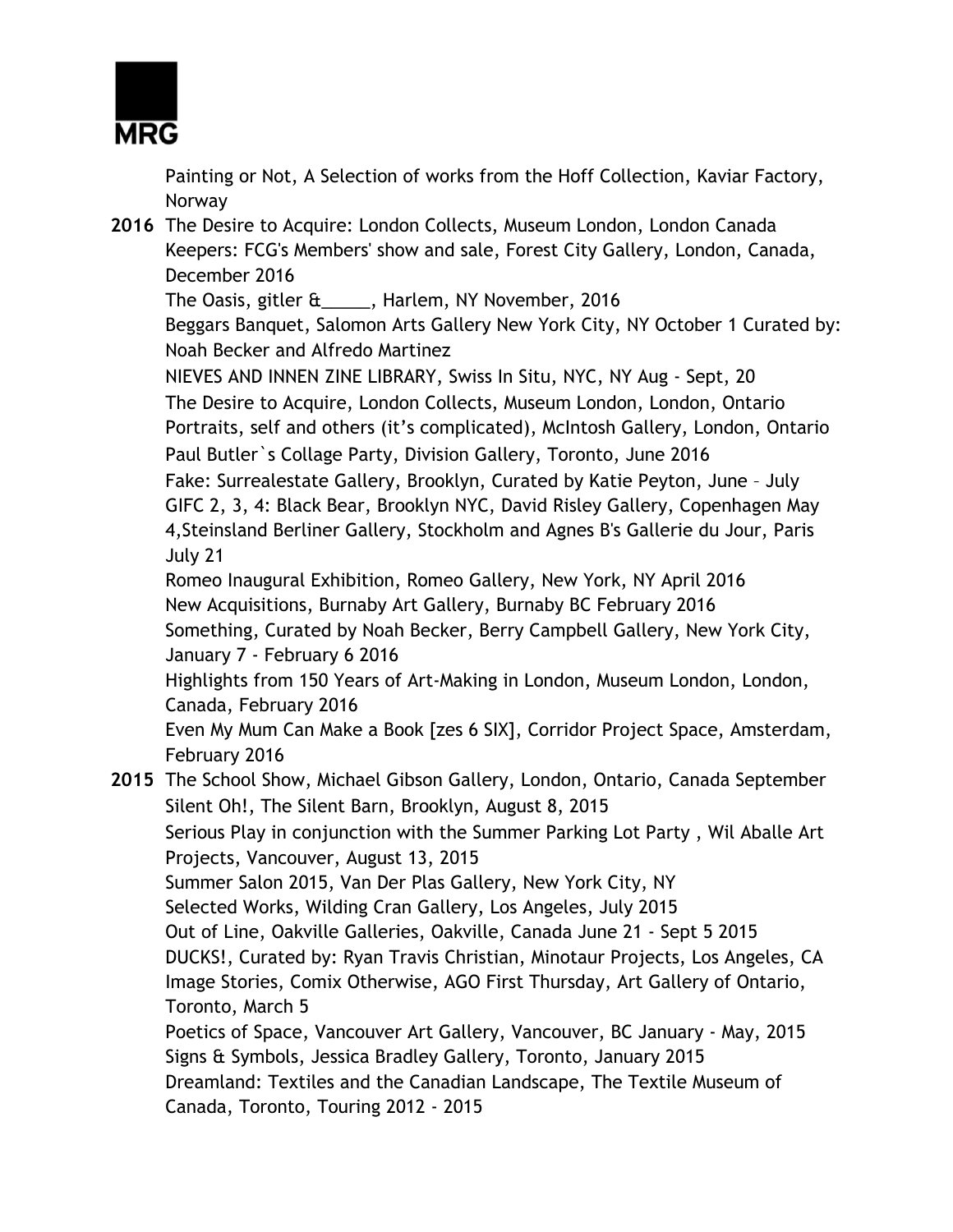

Confederation Center PEI, Museum London, London Canada In Kind, Members Show and Sale, Forest City Gallery, London, Canada **2014** Wish List, The Forest City Gallery's Member Show and Sale, London, Canada Mary Casablanca: collaborative works on paper by Paul Walde and Jason McLean, DNA, London, Ontario, Canada Carte Blanche, DNA Artspace, London, Canada - collaboration with Etienne Zack Please Enter, Curated by Beth Rudin Dewoody, Franklin Parrasch Gallery, New York City, November/December Death By Art, Death By Audio, Brooklyn, NY November Even My Mum Can Make a Book #5, Künstlerhaus Stuttgart October The Desert Island pop-up, Sculpture Center Bookstore, Long Island City, Sept 2014 - Jan 2015 Ducks, Greenpoint Terminal, Brooklyn, NY Oct/Nov Decade of Decadunce, Cinders Gallery, Brooklyn, NY July the secret of living, Jessica Bradley Gallery, Toronto July Even My Mum Can Make a Book #4, Apartment Project Berlin, June Twooga Booga #3, Artists' Books and Cookies, 356 S. Mission Rd. LA, USA June Unreal From the Vancouver Art Gallery's Permanent Collection Touring: Kamloops Art Gallery, Kamloops BC. Evergreen, Cultural Centre. Coquitlam BC. Kelowna Art Gallery, Kelowna BC. Contemporary Drawings from The National Gallery of Canada, Touring: Mendel Art Gallery, Saskatoon, Canada, Art Gallery of Alberta, Edmonton, Alberta, Canada (Catalogue) **2013** No Boys With Frogs, DNA Artspace, London, Canada (Catalogue) Group Glen, Weird Things, Curated by: Marc Bell, Toronto, Canada Üsin, Zurich Small Press Fair, Karussell, Zurich, Switzerland Boon Zine Fair, Brighton, UK Summer Reading, The Hole Gallery, New York L.O. Today, Museum London, London, Canada The painting Project, Galerie L'Uqam, Montreal Builders/Les Batisseurs, Canadian Biennial 2012, National Gallery of Canada, Ottawa, Canada Inaugural Group Exhibition, Jessica Bradley Annex, Toronto Shake the Dust Off, Allegra LaViola Gallery, New York Not For Sale, Members Show, Forest City Gallery London Ontario, Canada **2012** Dreamland: Textiles and the Canadian Landscape, The Textile Museum of

Canada, Toronto (touring until 2015; Confederation Center PEI, Museum London, London Ontario Canada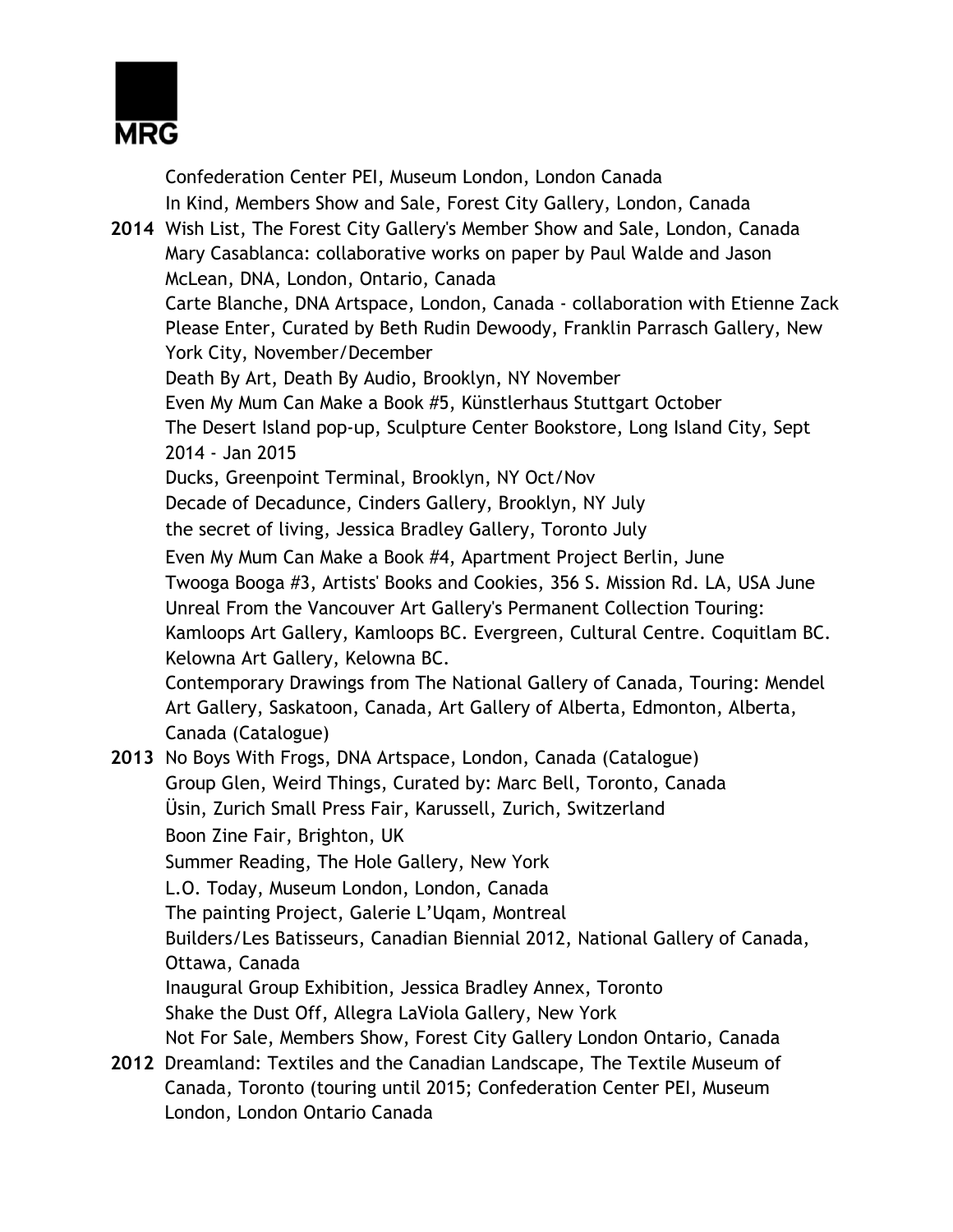

Eris: Resistance to Change (artist book show), Eyelevel Gallery, Halifax, Canada Cut and Paste, Equinox Gallery, Vancouver

| 2011 Family Shirt, Krets, Malmo, Sweden                                                                                |
|------------------------------------------------------------------------------------------------------------------------|
| Not Bad For London, Michael Gibson Gallery, London, Ontario Canada                                                     |
| Paul Butler's The Greg Curnoe Bicycle Project, AGO, Toronto                                                            |
| The Teenie Weenie Zine Machine, City Lights Bookstore, London, Ontario,                                                |
| Canada                                                                                                                 |
| Unreal, The Vancouver Art Gallery, Vancouver                                                                           |
| Delinear, Barbara Edwards Gallery, Toronto                                                                             |
| You Don't Need Teeth to Play Tennis, LES Gallery, Vancouver                                                            |
| On View Daily, The Museum of Longing and Failure, Bergen, Norway                                                       |
| Krets Presenterar: FAMILY SHIRT, Krets Gallery, Curated by: Matt Felyd, Malmo,                                         |
| Sweden                                                                                                                 |
| 2010 Mutant Pop, Loyal Gallery, Curated by: Joe Grillo, Malmo, Sweden                                                  |
| Pulp Fiction, Saint Mary's University, Halifax, Canada                                                                 |
| LOLA, London Ontario Living Arts Festival, London, Ontario Canada                                                      |
| Journey to Whatever, New Brunswick College of Craft and Design, Curated by:                                            |
| Joey Haley, Fredericton, Canada                                                                                        |
| Tiny Vices, Museo dela Cuidad de Mexico, Curated by: Tim Barber, Mexico                                                |
| Fax, (Organized Through Drawing Center in NYC), Burnaby Art Gallery, Burnaby,                                          |
| Canada                                                                                                                 |
| Nieves Book Art Show, Gallery No.12, Tokyo<br>Broken Leg Glen and Basement Ruth, Every Letter in the Alphabet Gallery, |
| Vancouver (with Mark Delong)                                                                                           |
| Even My Mom Can Make a Book, Traveling Artbook Archive, Istanbul                                                       |
| 2009 Summer Salon, La Voila Bank Gallery, New York                                                                     |
| ARENA: Road Game, Museum of Contemporary Canadian Art, Toronto Curated                                                 |
| by: Ray Cronin                                                                                                         |
| ARENA: The Art Of Hockey, Art Gallery of Alberta, Edmonton, Canada Curated                                             |
| by: Ray Cronin                                                                                                         |
| ARENA: The Art of Hockey: Just For Laughs Museum, Montreal Curated by: Ray                                             |
| Cronin                                                                                                                 |
| Pulp Fiction, Museum of Contemporary Canadian Art, Toronto                                                             |
| White Hot, Gallery TPW, Toronto                                                                                        |
| Nuit Blanche: Art Moves, Other Gallery, Toronto                                                                        |
| A Good Summer To Stay Inside, LES Gallery, Vancouver                                                                   |
| Paul Butler's Collage Party/The Keyhole Experiment, (under the auspices of Guy                                         |
| Maddin), Odd Fellows, Toronto                                                                                          |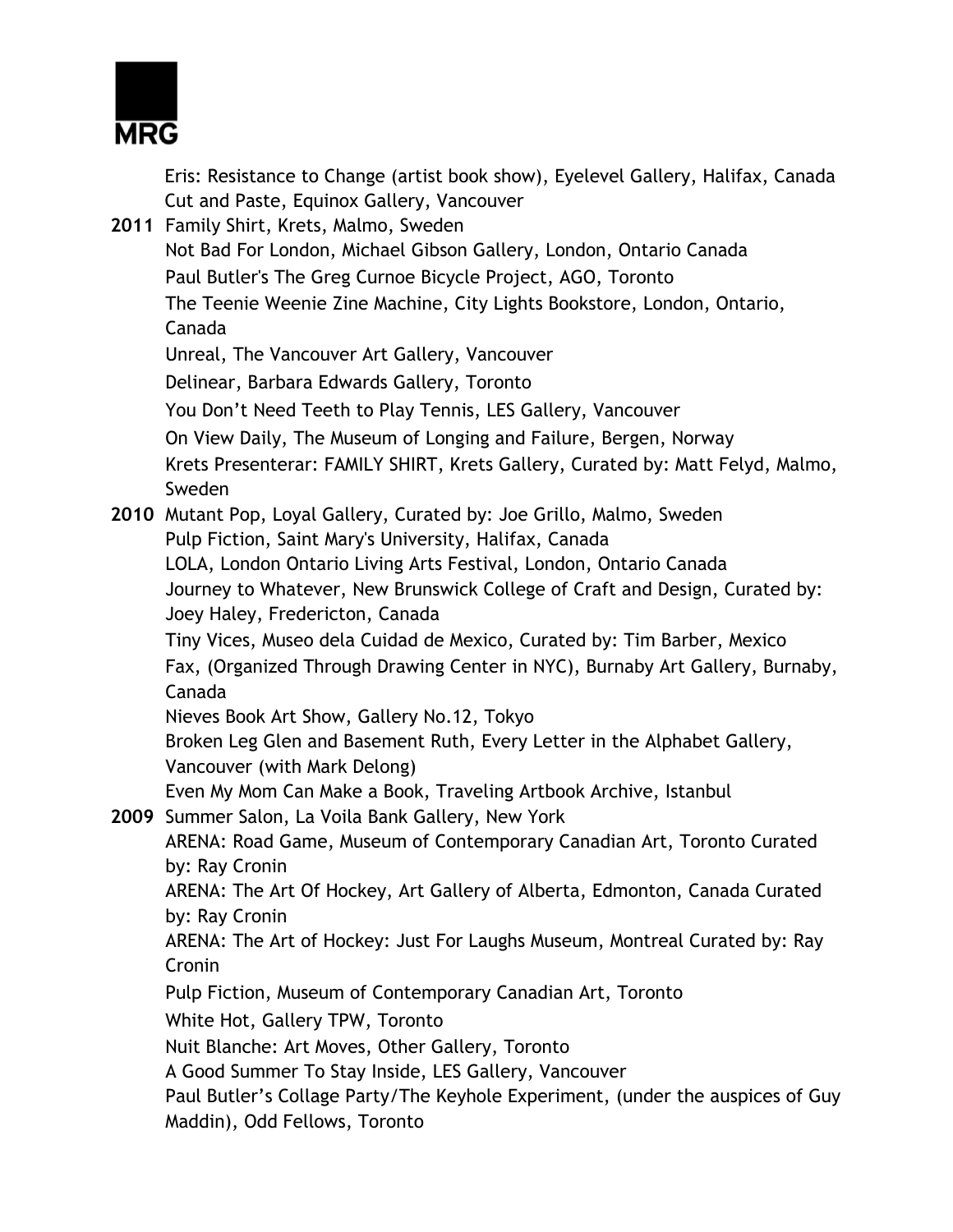

**2008** Pulp Fiction, Museum London, London, Ontario Canada Nieves Library, Centre Cultural Suisse, Paris Nieves Books, Ooga Booga, Los Angeles Tim Barber: Tiny Vices, Spencer Brownstone Gallery, New York City ARENA: The Art of Hockey, Art Gallery of Nova Scotia, Halifax, Curated by: Ray Cronin Amber One Foot Below, Paul Petro Special Projects Space, Toronto Year One, La Viola Bank Gallery, New York Nuit Blanche, 401 Richmond, Toronto Constant Search for a Better Way, Simon Fraser University, Burnaby, Canada The World Needs A Narrative, Kevin Kavanagh Gallery, Dublin Meme Boat, Lucky's Gallery, Vancouver Carousel CRSL23+, Index G, Toronto KIOSK XX11, Artspace, New York. Touring to Midway Gallery, Minneapolis, USA, Gallerie Art, Essei, Rennes France, Curated by Christoph Keller **2007** Paper Machete, Community Outreach Gallery, London, Ontario Canada Tinyvices.com, White Flag Projects, St. Louis, USA, Touring exhibition; London, UK, Tokyo, Mexico City, Wisconsin Biennale de Montreal/Montreal Comics Craze, Saidye Bronfman Centre, Montreal Goin Postal, Art Metropole, Toronto Yard Sale Staring Therapy, space 1026, Philadelphia, USA Curated by: Seth Scriver and Victoria Kent Just My Imagination (touring show). Kelowna Art Museum, Kelowna, Canada. Southern Alberta Art Gallery, Lethbridge, Canada. I Love Tourism, Fondazione Bevilacqua La Masa Foundation, Galleria di Piazza, San Marco, Venice (Catalogue) Curated by Giorgio Camuffo Painters Pants, Art Gallery of South Western Manitoba, Brandon, Canada **2006** William Cordova, Dearraindrop, Jason Mclean, Travis Millard, Richard Heller Gallery, Los Angeles Another Other, Cooper Gallery, University of Dundee, Dundee, Scotland Bit by Bit, Curated by Jennifer Papararo, Blackwood Gallery, Toronto Collage Party, Museum of Contemporary Canadian Art, Toronto Nog a Dod, Giant Robot, New York Collage Party, Zieher-Smith Gallery, New York Tiny Vices, Spencer Brownstone Gallery, New York 25 Bold Moves, House of Campari, New York Getting On Mother's Nerves, Mother's Tankstation, Dublin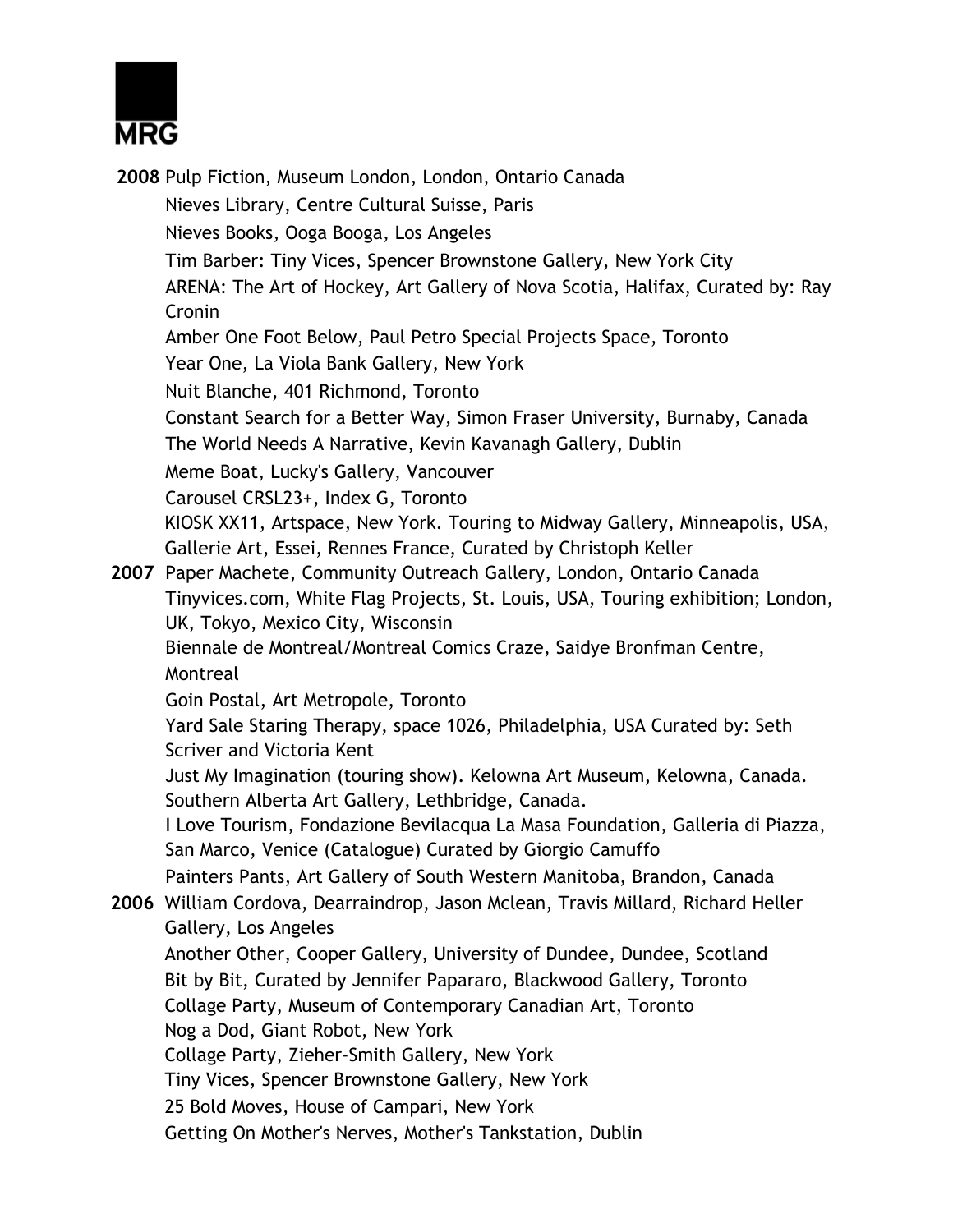

Collage Party, Illingworth Kerr Gallery, Calgary A Thing Called Love, Neon Gallery, Curated by: Patrik Anderson, Brosarp, Sweden Pizza Party, Cinders Gallery, Curated by Mark Delong, New York Altered Image, Equinox Gallery, Vancouver **2005** Collage Party, Anti-Social Gallery, Vancouver Psyclops dreams: Artists Books Comics and Dreams, Access, Vancouver Other Worlds, Jessica Bradley Arts + Projects, Toronto Jason the 3rd, Richard Heller Gallery, Los Angeles Curb Appeal, Confederation Centre, Charlottetown, Canada I Find You, Cinders Gallery, New York Burning down the Igloo, ABEL Neue Kunft, Berlin **2004** Bunker : Omaha, Bunker Gallery, Omaha, USA Important Canadian Art, Zieher-Smith, Curated by Lee Henderson, New York Just My Imagination Exhibition, Touring Museum of Contemporary Canadian Art Toronto; Dalhousie Art Gallery, Halifax; Windsor Art Gallery, Windsor; Illingworth Kerr Gallery, Calgary, Canada; Southern Art Gallery, Lethbridge, Canada; Sault Saint Marie Art Gallery Button Show, 50/50 Gallery, Victoria, Canada (Self) Publish or Perish, Open Space, Victoria, Canada Drippytown, Whip Gallery, Vancouver Just My Imagination/ Touring Drawing Show, Museum London, London, Ontario Regal Beast, Magic Pony Gallery, Toronto Curated by: Michael Comeau 9th Annual Mail Art Show, Struts Gallery, Sackville, Canada Scenic, Collage Party at Bergdorf Goodman Men's Store, New York, presented by the New Musuem, New York and Power Plant Toronto, Curted by Simon Watson and in conjunction with Paul Butler **2003** The Overview #3, The Overview, Vancouver Jennie O's Rolodex Artshow, Ace Art, Winnipeg, Canada Book Art Exhibition, 50/50 Gallery, Victoria, Canada Drawing the World (for the record), Vancouver Art Gallery, Vancouver Records, Western Front Gallery, Vancouver Drawing on Architecture, Atelier Gallery, Vancouver Plank, Lucky's, Vancouver Word Under The Street, Vancouver Public Library, Vancouver Four Drawings, Tracey Lawrence Gallery, Vancouver Another Drawing Show, Tracey Lawrence Gallery, Vancouver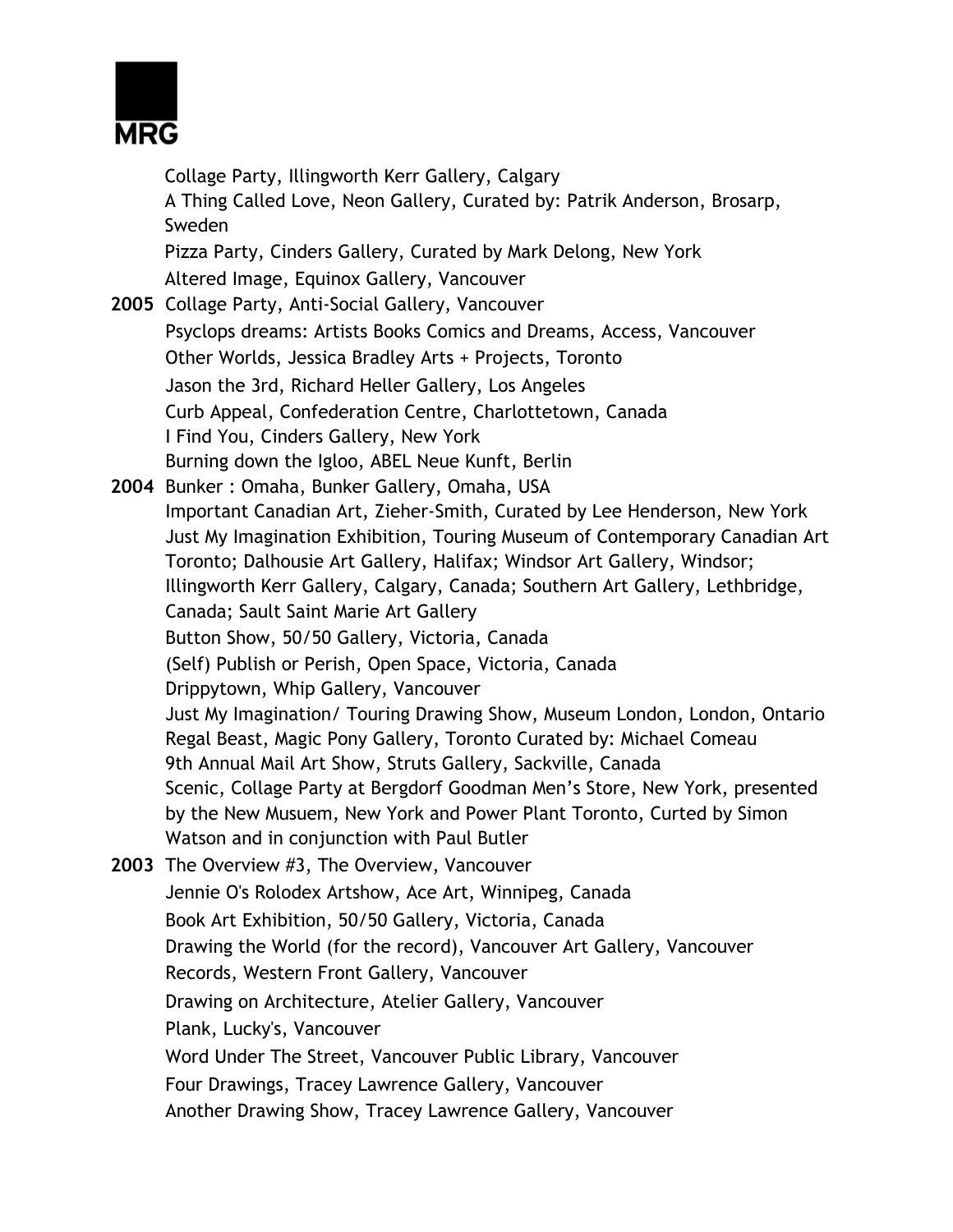

Centre Peace, Ting, Toronto Christmas Show, Luft Gallery, Toronto Punchline, Weewerks, Toronto Another Other, Other Gallery, Toronto Steak and Chops/-Collaborative Project, Luft Gallery, Toronto Books, Luft Method Space, Toronto 2D into 3D, Soil Gallery, Seattle, USA Out of the Archives, Aka Gallery, Saskatoon, Canada The Private Collection of Gerard Doody, Space 1026, Philadelphia, USA Chamomile Testarosa, 1066 Project Space, Curated by Jay Isaac, Toronto L.O., Forest City Gallery, London, Ontario Canada **2002** Big Hands, Little Feet, The Ministry of Casual Living Gallery, Victoria, Canada The Log Family, Or Gallery, Vancouver (Public Art Installation/Performance with Scott Evans, Holly Ward and Shayne Ehman Another Show of Books, The Overview, Vancouver Airport Case, Vancouver International Airport, Vancouver Another Drawing Show, Tracy Lawrence Gallery Vancouver Is it Today Already?, Anti Social, Vancouver Homesick, Anti Social, Vancouver Summer Institute on Book Art, Concourse Gallery, Emily Carr College of Art and Design, Vancouver Project Mobilivre, Touring book exhibition Binocular Parallax, Consolidated Works, Seattle, USA Off the Page, Soil Gallery, Seattle, Utah **1997** Generous Margins, book fair, Havana Gallery, Vancouver, BC Browser, Artropolis, Curated by Andrew Renton and Kitty Scott Roundhouse Community Centre, Vancouver, BC Viva Vegas V-8, (V-8 Collective Exhibition), Havana Gallery, Vancouver, BC Grad Show, ECIAD, Vancouver, B C The London Ontario Comic Book Launch, Whippet Lounge, London, Ontario Second Annual Mail Art Exposition, Struts Gallery, Sackville, NB Sit & Spin, a Satellite Deli Event, Shamrock Laundry, Vancouver, BC Wearable Art, Concourse Gallery, ECIAD, Vancouver, BC Framed, Or Gallery, Vancouver, BC **1996** Small Works, Third Avenue Gallery, Vancouver, BC Artropolis Preview Party, Limelight Nightclub, Vancouver, BC Stranger than Outer Space, H.R. MacMillan Planetarium, Vancouver, BC

Exact Change, Helen Pitt Gallery, Vancouver, BC (co-curated by Jason McLean)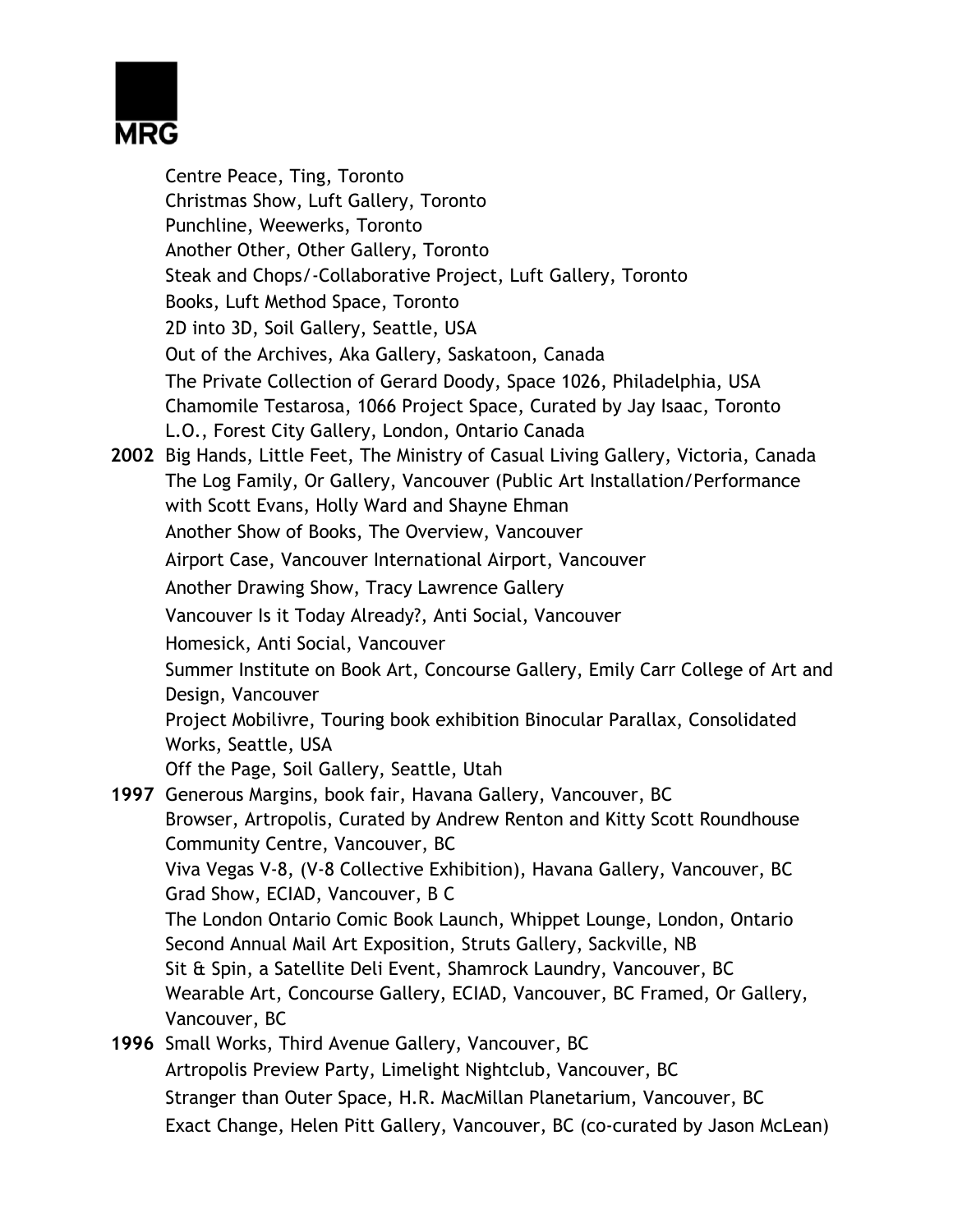

Rough and Ruined Festival, Rombout Hoggerbeesstrat Gallery, Amsterdam, Netherlands Shanghai Fax, Shanghai Hua Shan Art School Gallery, Beijing, China (proposed by Hank Bull) Images and Objects, The 14th Annual Juried Exhibition, Community Arts Council, Vancouver, BC Producer's Night, Video Inn, Vancouver, BC Exact Change, Concourse Gallery, ECIAD, Vancouver, BC, co-curated by McLean **1995** 50/50 Saints and Sinners, Pitt Gallery, Vancouver, BC Boxes by Artists, Forest City Gallery, London, Ontario Asymptote, Concourse Gallery, ECIAD, Vancouver, BC Canada/Australia Exchange, Canada Studies Dept. Univ. of Sydney, Australia My Duck is Better Than Your Duck, Struts Gallery, Sackville, NB May Contain, Helen Pitt Gallery, Vancouver, BC Against the Grain, A Walk is Gallery, Vancouver, BC Toys R Art, The Flat, Vancouver, BC **1994** Canadian Federation of Students Exhibition, Laval University, Hull, PQ Cut and Paste Pop, The Flat, Vancouver, BC Comix a Go-Go, A Small Press Benefit for the Little Sisters Defense Fund Small Sculpture Works, Café Sil Vous Plait, Vancouver, BC Art from Underground, The Big Red Dot Gallery, Vancouver, B C **1993** Visions of Light, Concourse Gallery, ECIAD, Vancouver, BC X-opolis, Electric Alley, Vancouver, BC Lollapalooza Music/Cultural Festival, UBC Thunderbird Stadium, Vancouver, BC Langara Student Year End Show, Waterfront Center, Vancouver, BC Unexhibited, Bee Gallery, Vancouver, BC

**1991** Anonymity, London Regional Art Gallery, London, Ontario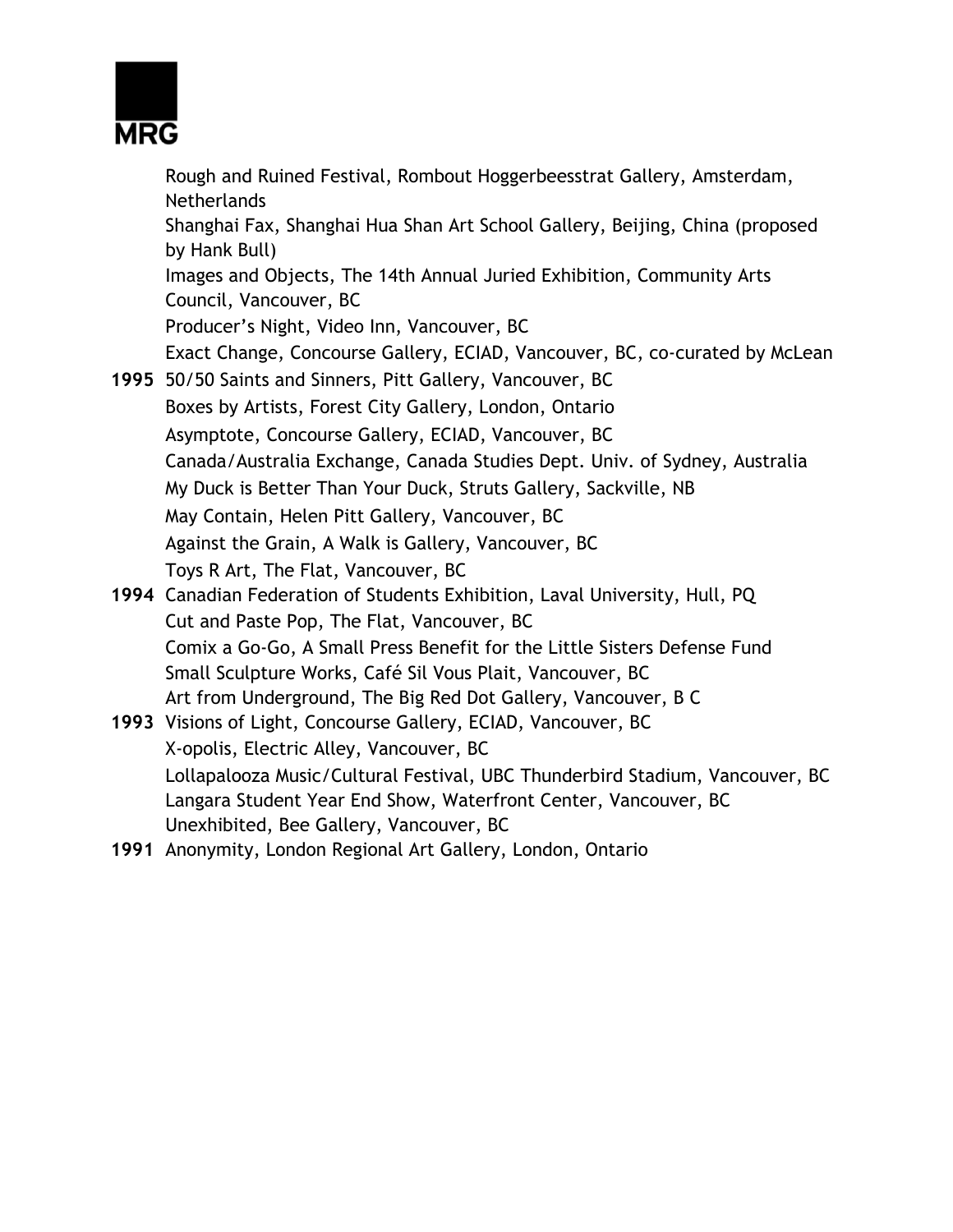

**CURATION** 

- **2020** Turtle Power BK, Off the Cough Collections, Carroll Gardens Library, New York, Dec 2019 - Feb 2020
- **2019** Little Keys in the Garden: the Work of LA2 and Keith Haring, Off the Cough Collections, Carroll Gardens Library, New York, July 2019 Zine Display, Off the Cough Collections, Carroll Gardens Library, New York, April 2019 15 minutes in Carroll Gardens: a Show of Andy Warhol Ephemera, Off the Cough

Collections, Carrol Gardens Library, New York, Jan-March 2019

**2018** Down the Street: Jean Michel Basquiat Ephemera Show, Off the Cough Collections, Carroll Gardens Library, New York, 2018 – 2019

# **SPECIAL PROJECTS / RESIDENCIES**

- **2018** Look: An Opera in 9 Paintings, Museum London, London, Ontario June 2018 Collector's Night, Reliquary Museum, New York, NY April 2018
- **2017** Gowanus Open Studios, Treasure Island Studios, Brooklyn, NY Oct 21 & 22 Gray Area Fire Relief Benefit w/ Levi Zaru, Hayes Peebles & Mankind & more, January 8 2017, Shea Stadium, Brooklyn, NY Drake Devonshire Residency, January 15 - 19, 2017
- **2016** Collaborative piece with Sto Len shown in his solo show Tsunaminagashi, No Foundation, Toronto, May 2016
- **2015** Mural, Silent Barn, Bushwick Brooklyn 7" unique album illustrations in a run of 100, A Place to Bury Strangers, New York, NY

On Advisory Council and Audio Guide participant for Now's The Time - Jean Michel Basquiat, The Art Gallery of Ontario.

- **2014** Collectors Night 2014 The City Reliquary and Brooklyn Historic Society, Felix and Henry's Canadian Pez Museum
- **2013** The Sun Falls on Toronto Mural Project with the Drake Hotel, Toronto (longterm display)

Arts & Crafts x Jeremy Laing Collaborative Charity T-Shirt Collection (with Dan Mangan)

**2012** Boop For Ray - Smart Car/ Canadian Art Magazine project, Vancouver/Toronto Going Rural turns Urban: A Launch for All Citizens, This is Not a Reading Series, Gladstone Hotel

**2006** Paul Butler's Collage Party Residency, ACAD, with The Illingworth Kerr Gallery **2005** Paul Butler's MOCCA Collage Party with publication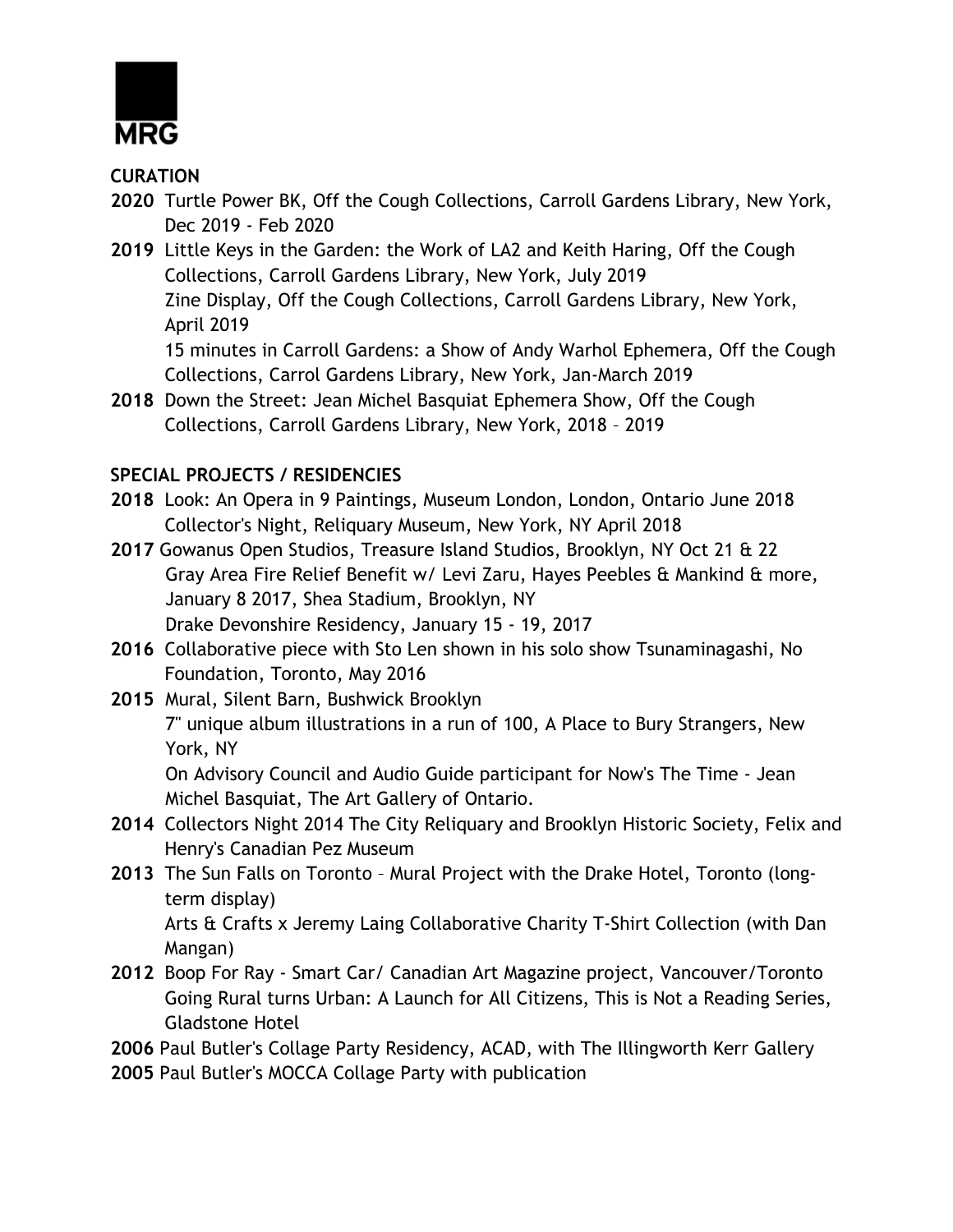

**BOOK, MAGAZINE, GRAPHICS AND ILLUSTRATIONS**  Rusty Toque The Poetry Foundation, Chicago Design Anarchy, Adbusters, Vancouver, BC Adbusters, Vancouver, BC Discorder, Vancouver, BC Banana Fish, San Francisco, CA The Coast, Halifax, Canada Exclaim, Toronto, Canada Hive Magazine, Toronto, ON Homesick Magazine, Vancouver, BC Mungbeing, Vancouver, BC/San Francisco ,CA Drippy Town, cover design, Vancouver New Haven Advocate, Hartford, CN Patti Magazine, Vancouver, BC Small Fry Magazine, Edinburgh, Scotland Small Apartments (by Chris Millis ) , Book Cover Design , Anvil Press Terminal City, Vancouver, Canada United Bamboo, Tokyo, Japan (edited by Vito Acconci) Vancouver New Music Society, Vancouver BC Western Front Magazine, Vancouver, BC

### **ART FAIRS**

- **2019** Toronto Art Fair, Monica Reyes Gallery, Toronto ON Toronto Art Fair, Michael Gibson Gallery, Toronto ON
- **2018** The Street and The Shop, Tin Flats, Los Angeles, CA December, 16 2018 CAB - Comic Arts Brooklyn New York Toronto Art Fair - Michael Gibson Gallery Houston Art Fair, Houston, Texas - Back Gallery Project Art On Paper Fair, NYC - Back Gallery Project (Vancouver,BC) Art Market San Francisco - Back Gallery Project Seattle Art Fair - Back Gallery Project
- **2017** Toronto Art Fair Michael Gibson Gallery Art Athina, Athens, Greece – GIFC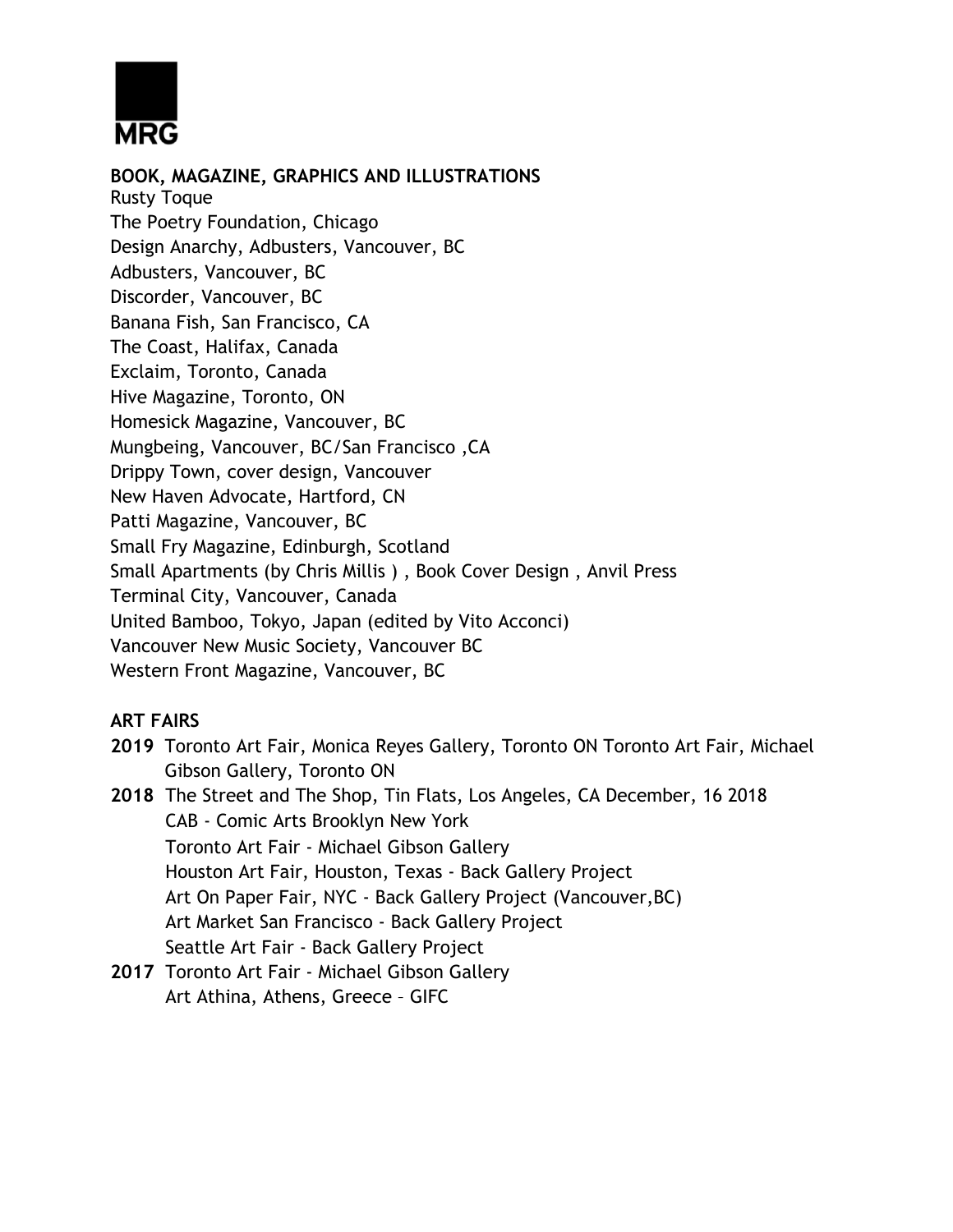

### **AUCTIONS**

- **2020** My Art Will Go On Auction, Stratford Art Gallery, Stratford
- **2019** P.S. 118 The Maurice Sendak Community School Art Benefit, February 7
- **2018** Space 1026 Art Auction, Philadelphia, PA December 15 Consignor Canadian Fine Art Contemporary Art Auction, Toronto, Fall 2018 Splash Art Collection, Arts Umbrella Auction, Vancouver, October 2018 Consignor Contemporary Art Auction, Toronto, September 2018 The Dave Hill Art Show Auction, WFMU, New Jersey Up with Art, Unity Projects, London, On, April, 28 ART/CRAFT XL Art Gallery of Guelph, March 24 Family Dynamics 8th Annual Art Auction and Cocktail Party, New York,
- **2017** Family Dynamics 7th Annual Art Auction and Cocktail Party, New York, upwithart.ca/Up With Art, London, Canada Legacy Event, The Garden Club of London

### **AWARDS**

2004 Vancouver Arts Awards

#### **COLLECTIONS**

Glenhyrst Art Gallery of Brant, Brantford, Ontario Steven Latner Claridge Investments Faskin Martineau TD Bank of Canada McIntosh Gallery, London Ontario, Canada Vancouver Art Gallery, Vancouver British Columbia, Canada Museum London, London Ontario, Canada Richard Ivey School of Business Museum of Contemporary Canadian Art (MOCCA), Toronto, Ontario Canada National Gallery of Canada BMO Bank Collection RBC Bank Collection Fondazione Marino Golinelli, Bologna, Italia Beth Rudin Dewoody Collection NYC Rolf Hoft, Oslo, Norway Hans Mayer, Dusseldorf, Germany MOMA New York (in collaboration with Brian Bellot) Herb and Lenore Schorr, New York City, NY